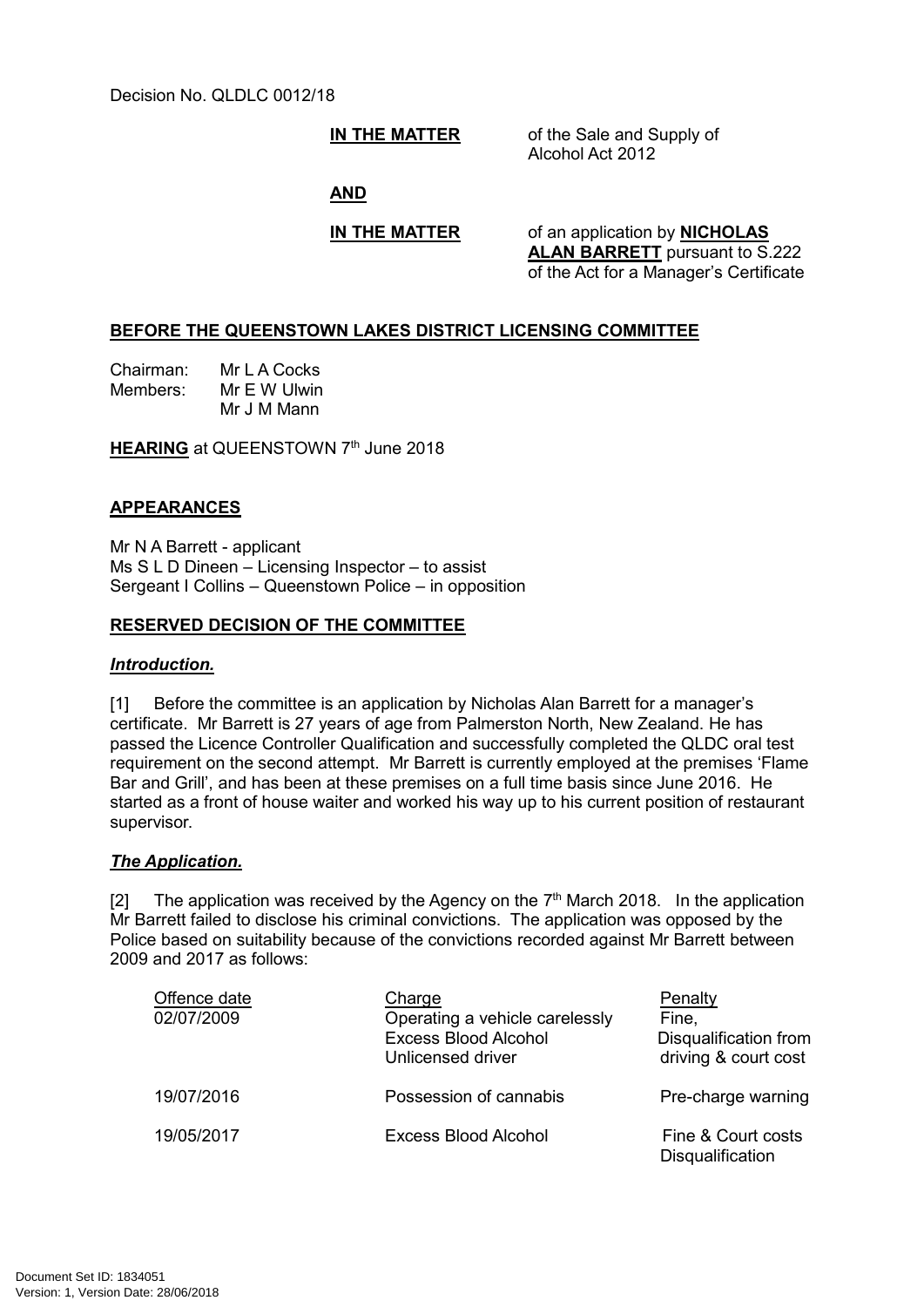[3] When giving evidence Mr Barrett told us he has been working in the hospitality industry for roughly eight years as a musician, bartender and waiter. In Auckland he worked within the 'Nourish Group' but said he 'fell out of love with Auckland' and moved to Queenstown in 2016 for a fresh start. Mr Barrett believes he has done very well progressing up the ranks at the Flame Bar and Grill to his current role as restaurant supervisor but now sees the need to have a the Managers Certificate to progress further.

[4] Mr Barrett acknowledged he had made some stupid mistakes which resulted in the convictions and the most recent mistake was dishonestly filling out this application for a Managers Certicate by indicating he had no convictions. His explanation for not disclosing his convictions was he had a moment of panic, leading to an extremely poor decision. In response to questions from the Inspector, Mr Barrett said he was aware he was not being honest but thought only more severe crimes needed to be disclosed. He also told us he sufferers from anxiety which may have affected his behaviour but is now receiving treatment to address this problem.

[5] Mr Barrett was supported at the hearing by the owners and General Manager of the Flame Bar & Grill. The owners, Mr Jonathan Bisley and his wife Ms Lou McDowell told us the applicant is one of their most treasured/valuable employees. They consider Mr Barrett to be very professional, responsible and great with the customers, making him a massive asset to their business. Mr Hogan, the General Manager also expressed strong support for Mr Barrett and advised us he had been using him as a Temporary Manager.

[6] The reference provided by Mr Scott Ruddock, who previously employed Mr Barrett at The Crab Shack in Auckland, states that Mr Barrett '…was more than capable of overseeing a safe and responsible drinking environment. He was called upon to be an acting manager from time to time and was whole heartedly trusted to run a safe and efficient shift.'

[7] When questioned, neither Mr Barrett nor any of his supporters were aware that a two year stand down period after a drink driving offence has become the accepted practice through previous decisions and has been given the seal of approval by the Alcohol Regulatory and Licensing Authority.

# *The Police Opposition.*

[8] The Police opposed the application on the grounds of the applicant's suitability as well as the convictions. Sgt Collins submitted that although his first convictions are dated July 2009, he had a recent driving with excess breath alcohol conviction on the 19th May 2017 and Police seek a two year stand down from the date of the most recent conviction as is consistent for applicants with a first single conviction.

# *The Licensing Inspector.*

[9] The Inspector considerd Mr Barratt's suitability to hold a Managers Certificate as directed by s.222 of the Act is in question due to:

- a. his previous criminal convictions;
- b. his failure to declare convictions on his application form; and
- c. the Police opposition.

# *The Committee's Decision and Reasons.*

[10] When considering an application for a manager's certificate we are required to consider the matters set out in s 222 of the Act as follows:

### *(a) the applicant's suitability to be a manager;*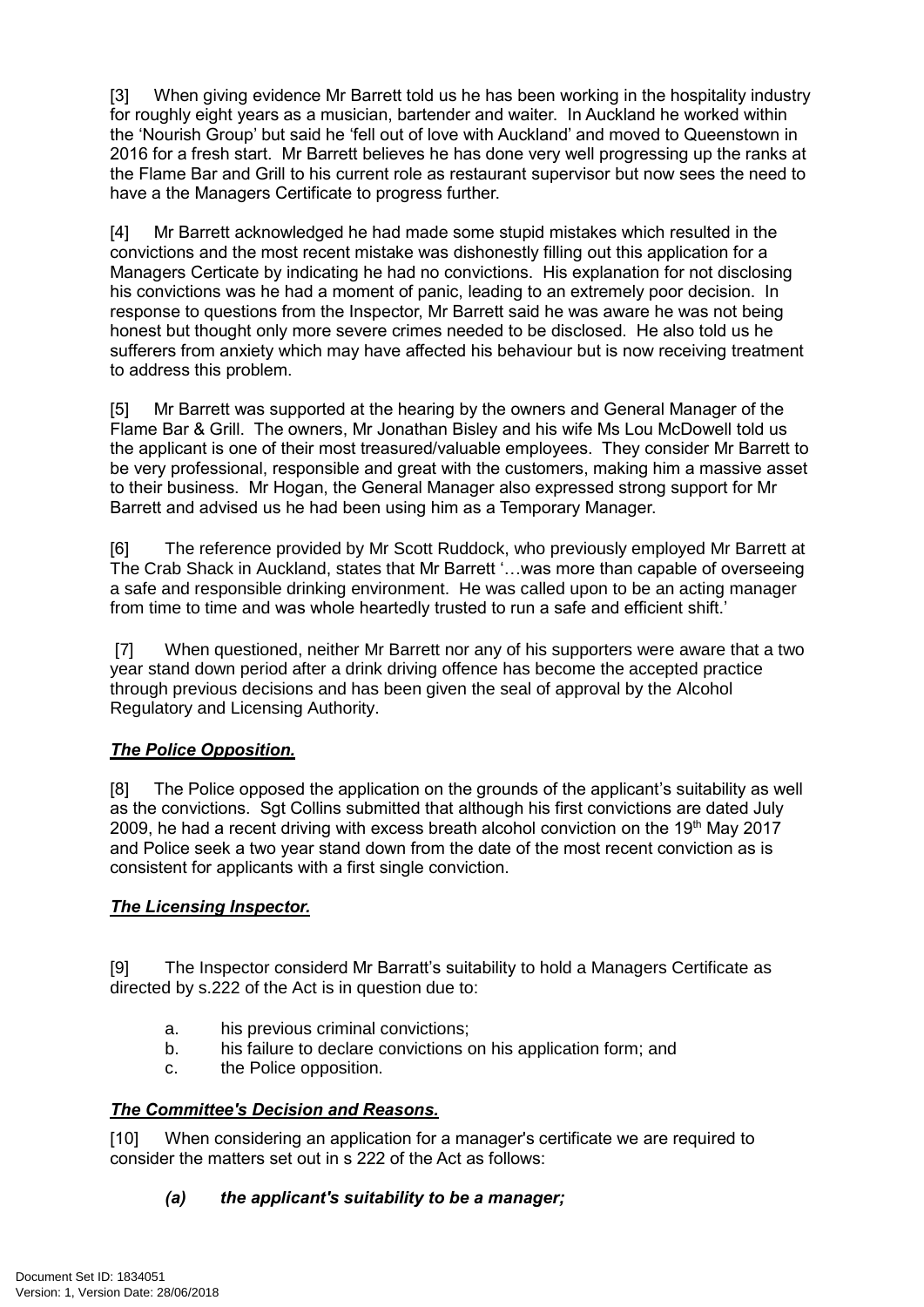- *(b) any convictions recorded against the applicant;*
- *(c) any experience, in particular recent experience, that the applicant has had in controlling any premises for which a licence was in force;*
- *(d) any relevant training, in particular recent training, that the applicant had undertaken and evidence that the applicant holds the prescribed qualification required under section 218; and*
- *(e) any matters dealt with in any report under section 220.*

[11] In this application the relevant considerations are suitability, and convictions and both matters were highlighted by the Police and the Inspector in their evidence and submissions. Because the applicant and his supporters seemed to be unaware of the legal and statutory principles governing the standards of conduct expected from the holders of manager's certificates, we set them out below.

[12] S. 214(2) explains the responsibilities entrusted to a duty manager. He or she is responsible for:

- *(a) the compliance with and enforcement of:*
	- *(i) the provisions of this Act; and*
	- *(ii) the conditions of the licence in force for the premises; and*

# *(b) the conduct of the premises with the aim of contributing to the reduction of alcohol-related harm.*

[13] In contrast, while a licensee must be suitable, he, she or it does not have to be present when alcohol is being sold or supplied. In practice a licensee may be an absentee owner, provided of course there are competent and capable managers who not only ensure that the business is being run in accodance with the Act and the conditions of the licence, but that it is run in such a way as to contribute to the reduction of alcohol related harm. A duty manager has to be competent, trustworthy and responsible. Parliament had high expectations about the ability of duty managers when it passed the legislation.

[14] Although *Deejay Enterprises Limited* LLA 531 – 532/97 was decided well before the current Act came into force the comments made by the Liquor Licensing Authority are still relevant to-day. As the the issue is about the integrity and honesty of a manager:

*"The guiding hand or hands-on operator of any company or the potential holder of a General Manager's Certificate now receive greater scrutiny from both the Police and other reporting agencies. Character and reputation are closely examined. The law and human desires of patrons frequently tug in different directions. The Police cannot be everywhere. Little but a licensee's or manager's character and suitability may stand between upholding the law and turning a blind eye. Self imposed standards in accordance with the law must be set by licensees and holders of General Manager's Certificates who control and manage licensed premises."*

[15] The hospitality industry is one of the few workplaces where the "off duty" conduct of managers is on the same footing as their "on duty" conduct. In *Henry v Strange* LLA 1632/96, the Liquor Licensing Authority stated: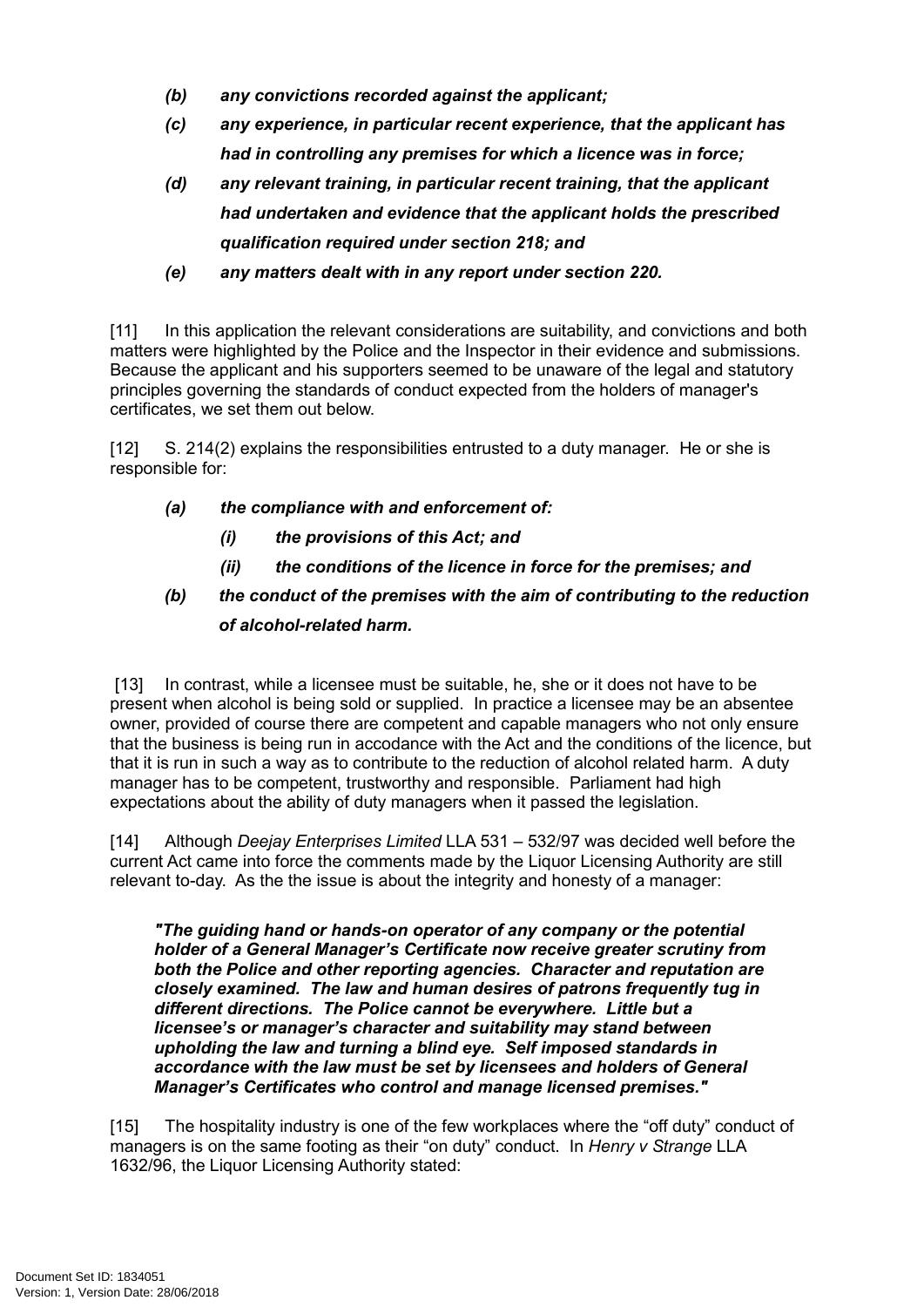*"A serious question raised by this application is how off-duty conduct involving the consumption of alcohol should be weighed when considering the suitability*

*of an individual to continue to hold a General Manager's Certificate.*

*In many occupations off-duty conduct is commonly ignored. An exception may arise when the conduct impacts upon work performance. Few trades or professions have a direct legislative link which requires that conduct - including out of hours activities, be considered under the quasi-disciplinary procedure of s.135 of the Act. Nevertheless, that burden is imposed by Parliament on licensees (under s.132) and managers under the Sale of Liquor Act 1989. Their conduct and suitability may be examined at any time if an application is brought before this Authority."*

[16] Other cases have talked about the drive to raise the standards of managers. Current expectations are that the management of licensed premises should be conducted by persons of integrity who are committed to supervising the sale and supply of liquor, and concerned to give meaning to the term, 'host responsibility'. For example in *Warren Richard Stewart LLA PH 880-881/2005* (a case that has close relevance to the present facts) the Liquor Licensing Authority stated:

*"We believe that raising the bar for the holders of General Managers Certificates and keeping it a certain height has the potential to bring about a reduction in the abuse of liquor nation-wide. If certain otherwise meritorious applicants suffer in the process that may not be too high a price to pay in order to achieve this long term goal."*

[17] In the well known case of *Graham Leslie Osborne LLA 2388/95* the Liquor Licensing Authority set out guidelines suggesting the ways in which applicants with previous convictions should be dealt with. For example a stand-down incident-free period of two years was suggested for an isolated excess beath/blood alcohol conviction. Five years was suggested for serious offfending or convictions relating to or involving the abuse of alcohol. Licensing Committees should deal with applicants. Such guidelines were given the seal of approval by the Alcohol Regulatory and Licensing Authority in its decision of *NZ LNQ Limited [2014] NZARLA PH 229:*

*"The decision in G L Osborne NZLLA 2388/95 and subsequent authorities indicate that an applicant for a General Manager's Certificate is unlikely to be granted such a certificate until at least two years have elapsed conviction-free after a drink-driving conviction. Where there are two drink-drive convictions, the period is usually extended to five years."*

[18] While it is true that the applicant only has one conviction there are two other examples of unsuitability. One was his Police pre-charge warning for possession of cannabis in July 2016, and the other, his dishonesty by failing to disclose his conviction. In such a scenario as this, we would suggest a stand-down incident-free period of three years. That is the period of time in which an applicant has the opportunity of establishing that he or she has learned lessons of value from previous bad decisions, and that he or she had made efforts to turn things around. An incident-free period provides the necessary corroboration.

[19] Of course the applicant in this case is able to point to the major support that he has been able to attract as well as his impeccable record within the industry. Not that many people are fortunate enough to find the type of caring employers that Mr Barratt has been able to do. There is no question that the impact on us of the evidence from Mr Bisley, Mr Hogan and Ms McDowell was considerable. It seems to be the case that Mr Barratt has an excellent future in the industry. We have been persuaded to reduce the stand-down period